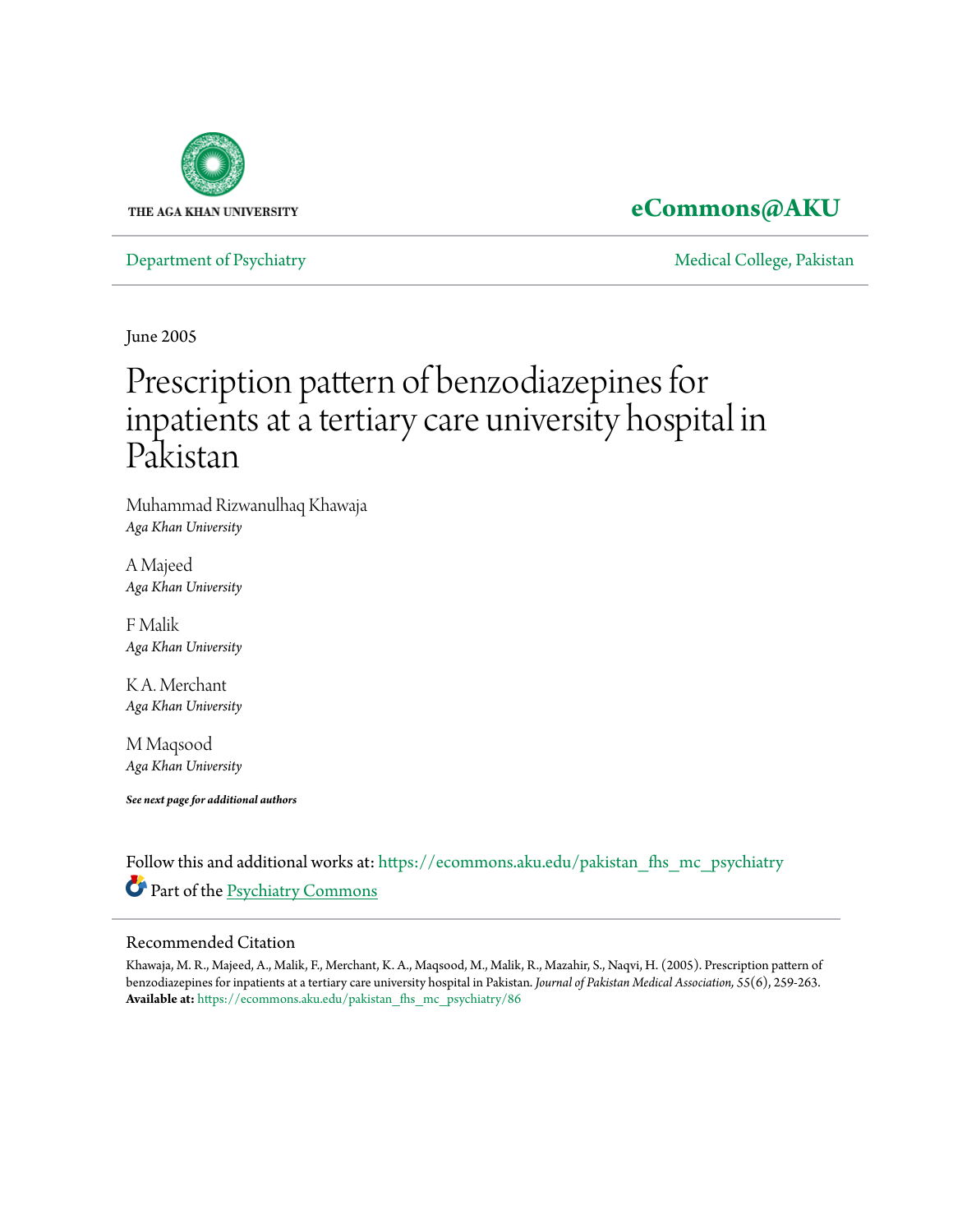#### **Authors**

Muhammad Rizwanulhaq Khawaja, A Majeed, F Malik, K A. Merchant, M Maqsood, R Malik, S Mazahir, and H Naqvi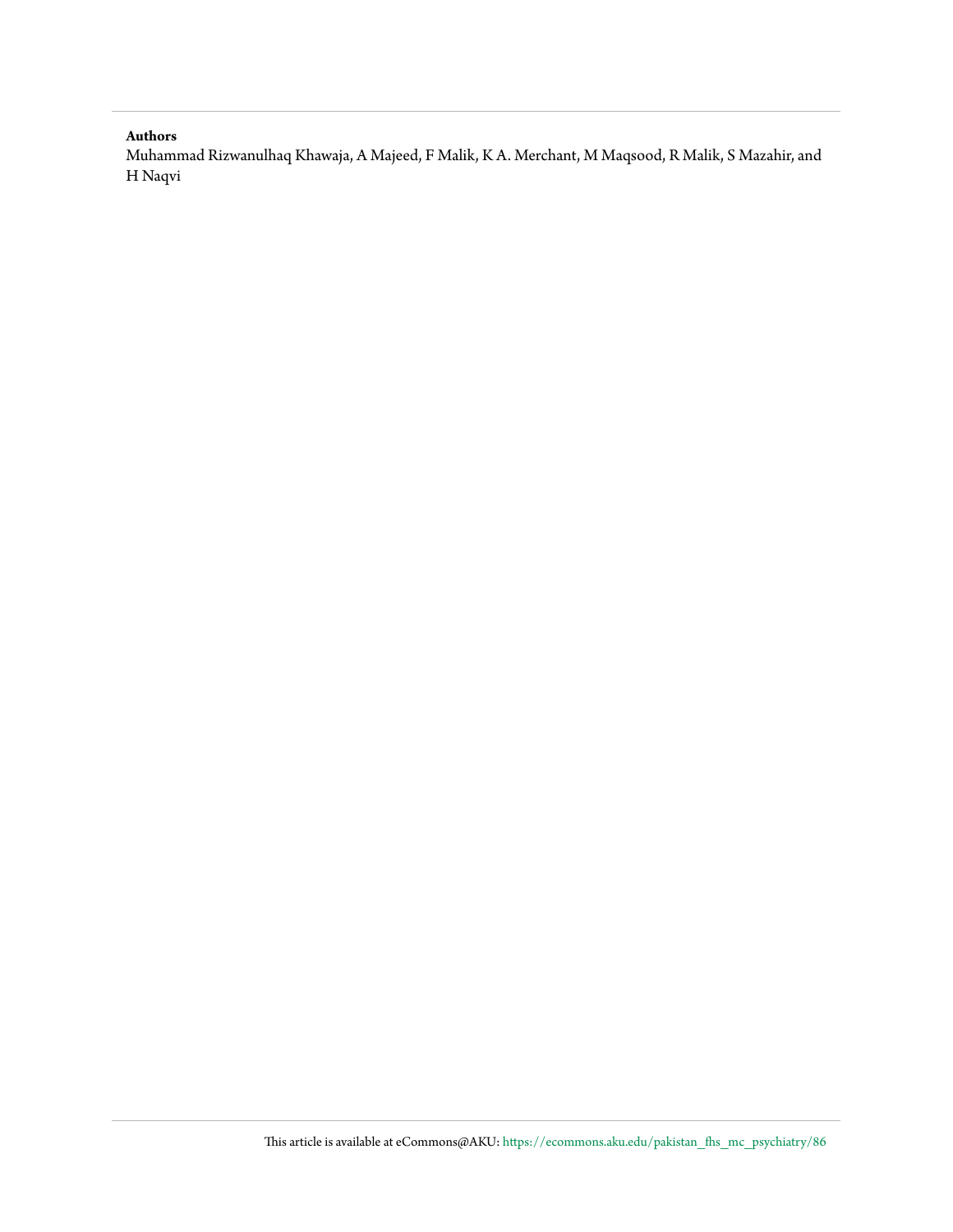### **Prescription Pattern of Benzodiazepines for Inpatients at a Tertiary Care University Hospital in Pakistan**

Muhammad Rizwanullah Khawaja\*, A. Majeed, F. Malik, K. A. Merchant, M. Maqsood, R. Malik, S. Mazahir, H. Naqvi Medical Student Class of 2006\*, Department of Psychiatry, The Aga Khan University, Karachi, Pakistan

#### **Abstract**

**Objective:** To determine the point prevalence of benzodiazepine prescriptions for inpatients at a tertiary care university hospital in Pakistan and to correlate it with prescription patterns of various specialties, indications and demographic variables of the patients.

**Methods:** This 24-hours point prevalence study was done at The Aga Khan University Hospital, Karachi. By convenient random sampling, 208 inpatients were interviewed. Patients' files were also studied to record the drugs administered. Data was entered into questionnaires and analyzed by SPSS 10.0.

**Results:** The point prevalence of the benzodiazepines was 21.2%. It was higher among males than females and among surgical than non-surgical patients. Midazolam was the most commonly used benzodiazepine, followed by Alprazolam and Lorazepam. Pre-anesthesia and psychiatric symptoms were the two most common indications. Oral route was used in 84% patients for drug administration and mean Valium equivalent dosage was 4.86mg/day. Mean length of prescription was 3 days. Longer duration of hospitalization was a significant predictor of the requirement of benzodiazepine prescription (p-value=0.020).

**Conclusion:** Prescription pattern of benzodiazepines at a tertiary care university hospital is similar to that reported in the developed countries through monitoring at various levels by physicians, clinical pharmacist and nursing staff. Data regarding the prescription pattern of benzodiazepines is scarce, and it needs to be expanded to formulate clear guidelines regarding their prescription (JPMA 55:259;2005).

#### **Introduction**

After discovery of first Benzodiazepine, Chlordiacepoxide, in 1957, a large number of similar compounds were quickly introduced in clinical practice, being the most successful drugs ever used.1 The most important differences among the variety of benzodiazepines are pharmacokinetic ones. Established indications are anxiety and sleep disorders, seizures, epilepsy, muscle-relaxation, induction of amnesia, pre-medication and sedation in emergency medicine. In recent years it has

also been proven to be effective in the treatment of panic disorder and catatonia<sup>2</sup>

Benzodiazepine compounds have become an accepted component in the lives of a large segment of our population.1 They are among the most prescribed and consumed medication groups in the world3 having a multifactorial action with social and psychological roots4 and often not fully supported by present state of scientific knowledge.<sup>1</sup> Benzodiazepines are widely prescribed in the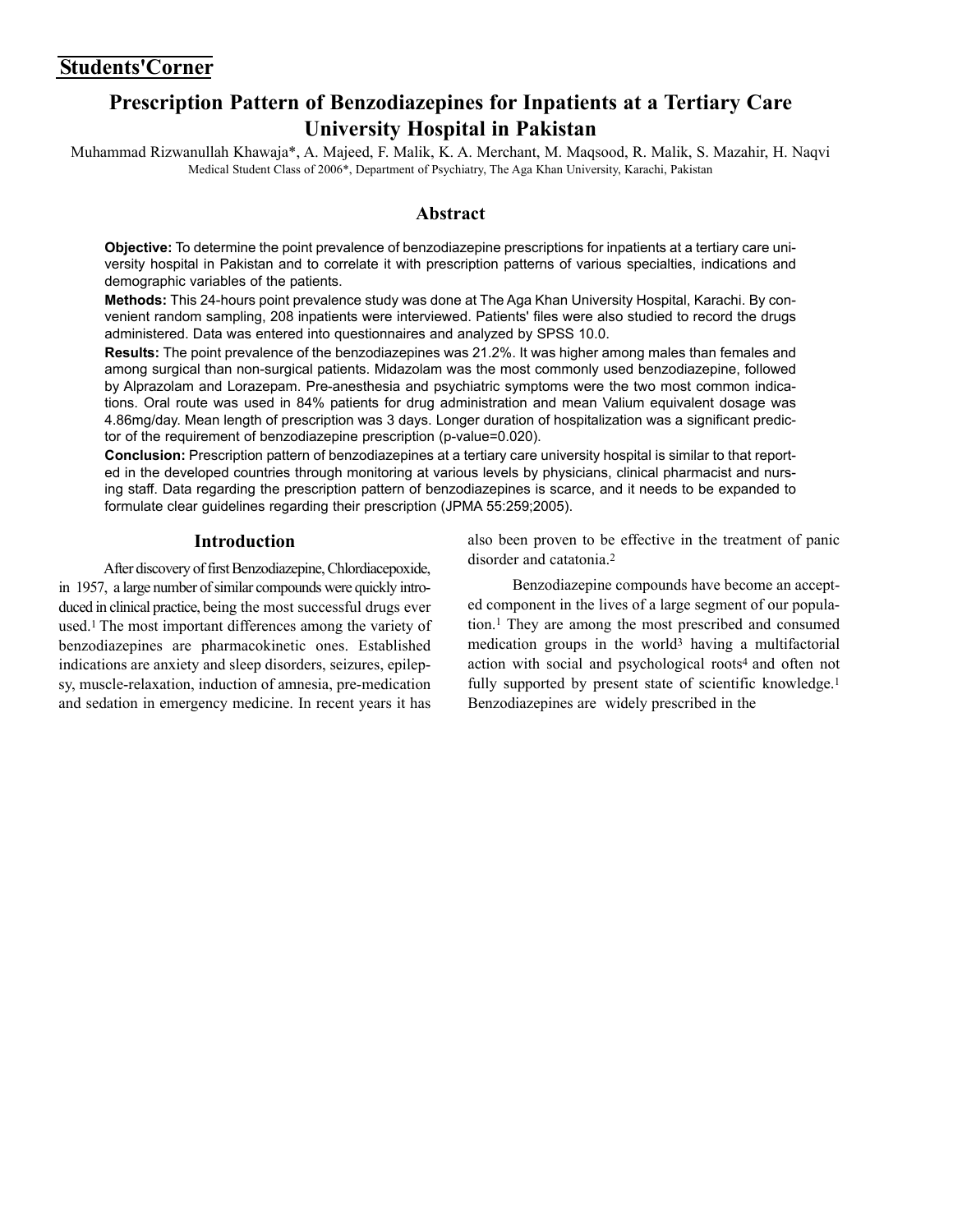hospital setting in the absence of appropriate documentation.4

The long-time benzodiazepine use by a considerable part of the population and its adverse consequences such as somatic and cognitive side effects, interactions with other drugs and alcohol and its possible impairment of quality of life has provoked a critical discussion about the practice of prescribing benzodiazepine and the information provided by physicians.5 The existence of Benzodiazepine dependence was described in the early sixties with very high dose of chlordiazepoxide but it has become a real concern for the medical community since the late seventies with increasing number of reports of withdrawal symptoms.6 Patients taking these drugs for four months or more may develop symptoms of withdrawal, characterized by anxiety, dysphoria, malaise, depersonalization, and by perceptual changes such as hyperacusis and unsteadiness.7 According to several studies, Benzodiazepine overdose is the most common way of selfpoisoning among the substance induced suicidal attempts accounting for 30%-40% in western literature8,9, but 80% in Pakistan due to availability of the drugs over the counter, a fact which can be generalized to most developing nations.10

According to a study by Gutierrez et al<sup>5</sup>, in-patients on benzodiazepines in department of internal medicine of a hospital were followed for one year. Fifty percent of the patients prescribed Benzodiazepine for the first time were taking the drug even after one year. Moreover, a local study done on in- and out-patients revealed that in 73.4% drug prescriptions, duration of treatment was not specified.11 Thus iatrogenic induction of benzodiazepine dependence is an issue, which needs immediate attention and intervention.12,13

A study was conducted at The Aga Khan University Hospital to establish the prescription pattern of Benzodiazepines among in-patients, to determine the common types used, most common indications and any possible associations of usage with the patient's demographic data and hospital settings.

#### **Methods**

This was a 24 hours cross-sectional study conducted at The Aga Khan University Hospital, Karachi. The data was collected from in-patients of Surgery, Medicine, Obstetrics & Gynecology, Paediatrics, Psychiatry, Day-Care and Private wards on principle of convenient random sampling. Seven fourth year medical students of The Aga Khan University collected the data on a single working day. The information was entered on a questionnaire specifically designed for the study. Three types of questions were asked in the questionnaire, patient socio-demographic data, hospital-settings and prescription of benzodiazepines during the stay in hospital. Socio-demographic data included patient's hospital record number, gender, age, marital status, profession, education, place of residence and monthly household income. Hospital setting information consisted of ward, physician in charge, admitting service, primary diagnosis and length of stay. Benzodiazepine prescription information included questions about the indication, type, dosage, frequency and route of administration and length of benzodiazepine administration in days including the day of data collection. The questions were answered by the patient themselves or their attendants. The information about the prescriptions was confirmed from the medical records and online pharmacy system to minimize the recall bias regarding the prescription of the drug. All members of the survey team sought informed consent from the patients or their attendants according to an approved protocol.

Data was entered in SPSS 10.0 (Statistical Package for Social Sciences 10.0) and same software was used for statistical analysis of the data to establish the prescription pattern of Benzodiazepines. Student's t-test and chi-square test were used to determine any association between the patient's data and need for the benzodiazepine prescription. A p-value of  $\leq 0.05$  was considered as the criteria of statistically significant association in all the cases.

#### **Results**

Of the 375 patients admitted on the study day, 208 were included. There were 53.70% females amd the mean age of the participants was 39.53 years. Of the total subjects, 64% were married, 27.1% single, 7.9% widowed and 1.0% divorced. There were 28.9% participants without any formal education. The mean and median monthly household income was Rs.26,200 (US\$ 450) and Rs. 10,000 (US\$ 175) respectively. Professionals and labourers were 10.8% each, businessmen and students were 8.7% each, 6.7% were retired and 12.3% could not be put in any category, with the reason being that the patient was too young to have a profession or be a student. Non-residents of Karachi comprised 19.5%. Mean length of admission at the hospital of the overall population was 6 days. These socio-demographic characters of the population are described in the first column of Table 1.

Out of 208 patients enrolled in the study, 44 (26 males, 18 females) were prescribed benzodiazepines on the study day. Thus the point prevalence of the benzodiazepine prescription at AKUH was 21.2%. The prevalence of benzodiazepine prescription among males and females was 27.37% and 16.36% respectively and that among surgical and non-surgical patients was 25.58% and 18.03%, respectively. Mean age of the patients prescribed benzodiazepines was 40.3 years. The mean length of hospitalization among them was 9 days. The characteristics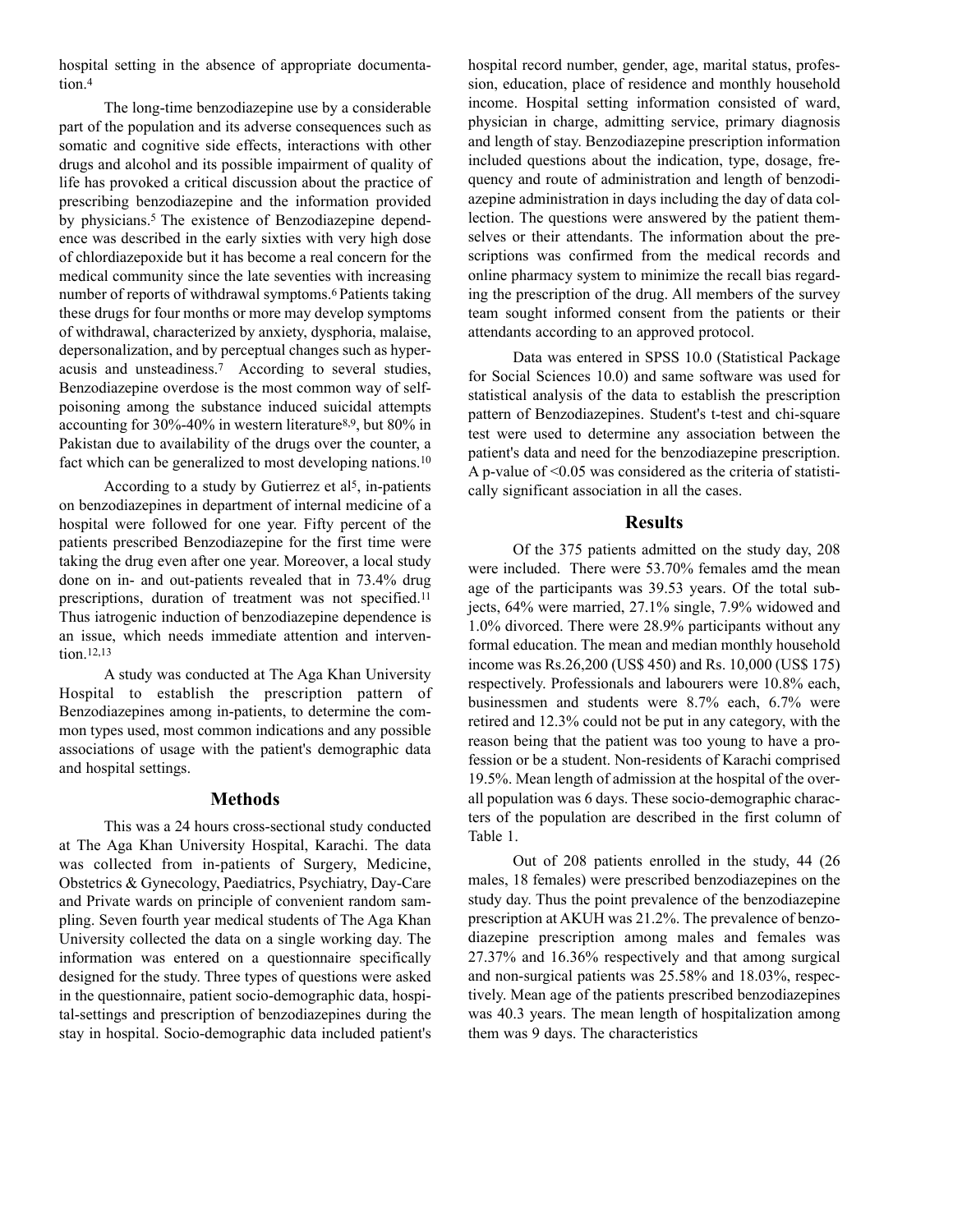#### **Table 1. Description and comparison of in-patients' characteristics who were prescribed Benzodiazepines and those who were not prescribed Benzodiazepines.**

|                    | Total $(n=208)$ | Prescribed (n=44) | Not Prescribed (n=164) | p-value |  |
|--------------------|-----------------|-------------------|------------------------|---------|--|
| Gender %           |                 |                   |                        |         |  |
| Male/Female        | 46.3/53.7       | 59.1/40.9         | 42.9/57.1              | 0.056   |  |
| Age (years)        |                 |                   |                        |         |  |
| Mean               | 39.5            | 40.3              | 39.3                   | 0.799   |  |
| Marital status %   |                 |                   |                        |         |  |
| Married            | 64.0            | 57.1              | 65.8                   | 0.296   |  |
| Un-married         | 36.0            | 42.9              | 34.2                   |         |  |
| Income %           |                 |                   |                        |         |  |
| $\le$ Rs.10,000    | 53.8            | 66.7              | 51.0                   | 0.424   |  |
| Rs.10,001-50,000   | 34.2            | 23.8              | 36.5                   |         |  |
| $>$ Rs.50,000      | 12.0            | 9.5               | 12.5                   |         |  |
| <b>Education %</b> |                 |                   |                        |         |  |
| Nil                | 28.9            | 25.0              | 29.9                   | 0.953   |  |
| Primary            | 21.1            | 22.5              | 20.8                   |         |  |
| Secondary          | 13.4            | 12.5              | 13.6                   |         |  |
| Intermediate       | 10.8            | 10.0              | 11.0                   |         |  |
| Graduates          | 17.5            | 22.5              | 16.2                   |         |  |
| Postgraduates      | 8.2             | 7.5               | 8.4                    |         |  |
| Profession %       |                 |                   |                        |         |  |
| Housewives         | 37.4            | 25.0              | 40.7                   | 0.293   |  |
| Laborers           | 10.8            | 15.0              | 9.7                    |         |  |
| Professionals      | 10.8            | 7.5               | 11.6                   |         |  |
| Businessmen        | 8.7             | 10.0              | 8.4                    |         |  |
| Students           | 8.7             | 17.5              | 6.5                    |         |  |
| Retired            | 6.7             | 10.0              | 5.8                    |         |  |
| Unemployed         | 3.1             | 5.0               | 2.5                    |         |  |
| Landlords          | 1.5             | 2.5               | 1.3                    |         |  |
| Others             | 12.3            | 7.5               | 13.5                   |         |  |
| Residence %        |                 |                   |                        |         |  |
| Karachi            | 80.5            | 75.0              | 81.9                   | 0.323   |  |
| Outside Karachi    | 19.5            | 25.0              | 18.1                   |         |  |
| LoA* (Days)        |                 |                   |                        |         |  |
| Mean               | 6               | 9                 | 5                      | 0.020   |  |
| Service %          |                 |                   |                        |         |  |
| Surgical           | 41.3            | 50.0              | 39.0                   | 0.189   |  |
| Non-surgical       | 58.7            | 50.0              | 61.0                   |         |  |

**\*LoA:** Laength of admission

of the patients prescribed benzodiazepines are also described in the second column of Table 1.

The most commonly prescribed benzodiazepine was Midazolam in 65.9% cases, followed by Alprazolam and Lorazepam in 11.4% each. Other benzodiazepine generics prescribed and proportion of different Benzodiazepines in terms of their pharmacokinetics are shown in Table 2. Mean Valium equivalent daily dosage of the drug among patients was 4.86mg/day. Mean length of benzodiazepine administration was about 3 days. In 84.1% cases the drug was administered orally while in the remaining 15.9% cases it was administered intravenously.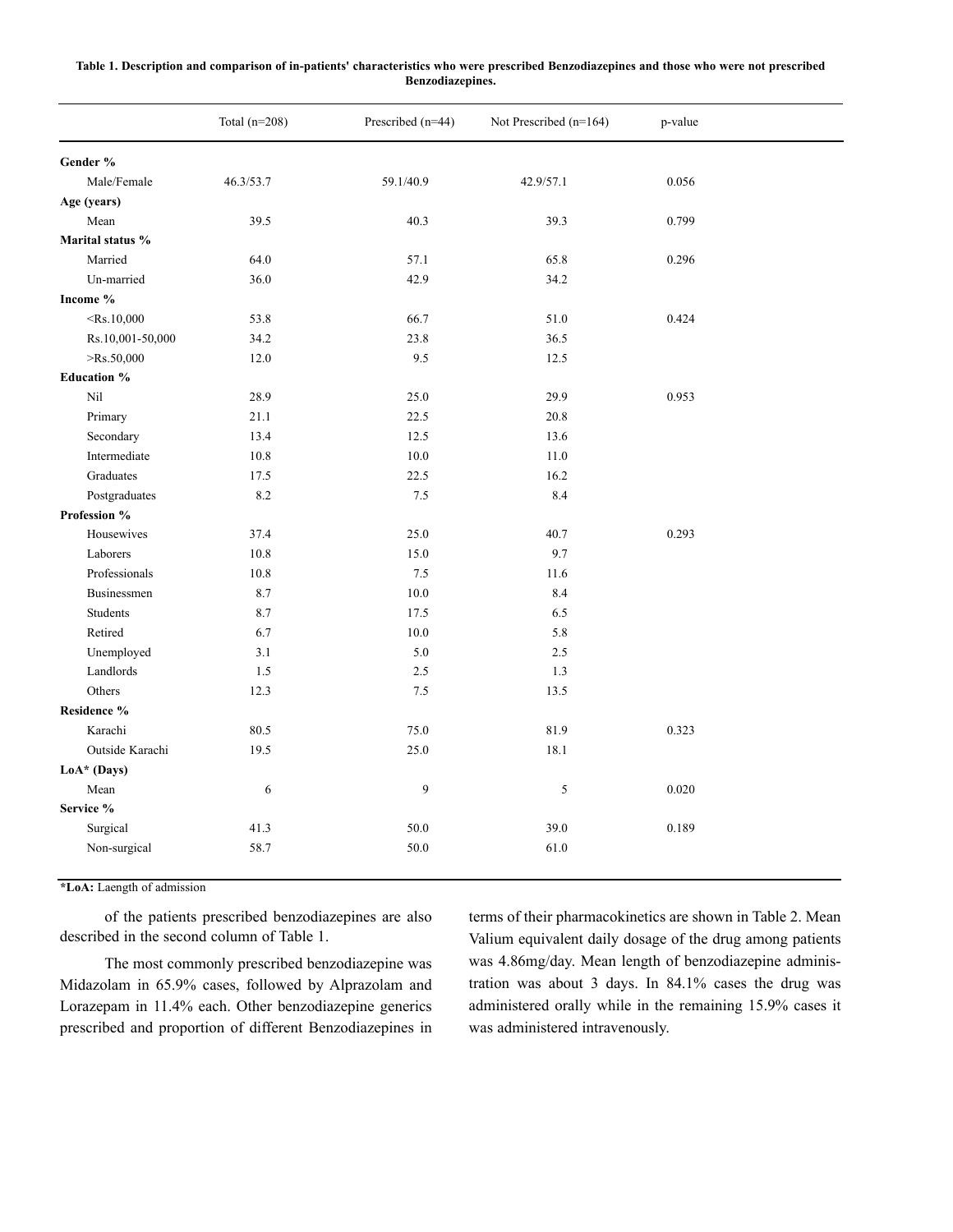| Type $[\%]$                         |            |  |
|-------------------------------------|------------|--|
| Midazolam                           | 65.9       |  |
| Alprazolam                          | 11.4       |  |
| Lorazepam                           | 11.4       |  |
| Temazepam                           | 4.5        |  |
| Bromazepam                          | 2.3        |  |
| Clonazepam                          | 2.3        |  |
| Lormetazepam                        | 2.3        |  |
| Duration of Action [%]              |            |  |
| <b>Short Acting</b>                 | 63.6       |  |
| <b>Intermediate Acting</b>          | 31.8       |  |
| Long Acting                         | 4.6        |  |
| Valium equivalent daily dosage [mg] |            |  |
| Mean                                | 4.86       |  |
| Median                              | 3.35       |  |
| <b>Route of Administration [%]</b>  |            |  |
| Oral                                | 84.1       |  |
| Intravenou                          | 15.9       |  |
| Length of prescription [days]       |            |  |
| Mean [Range]                        | $3 [1-10]$ |  |
| Median                              | 1          |  |
| Mode                                | 1          |  |
|                                     |            |  |

Major indications for benzodiazepine prescription were pre-operative sedation and amnesia (40.9%) and in 9.1% of the cases the reason could not be established. These indications are described in Table 3.

Socio-demographic and hospital data was correlated with the need for prescription of benzodiazepine drugs. Association was sought between Age, Gender, Marital status, Profession, Monthly Household Income, Education, Residence, Surgical or non-surgical services and Length of admission at the hospital with Benzodiazepine prescription. Among these, length of admission at the hospital proved to be a significant predictor for benzodiazepine prescription (p-value 0.02). The summary of these finings is summarized briefly in last column of Table 1.

#### **Discussion**

The point-prevalence of Benzodiazepine prescription among inpatients was 21.2%. The prevalence among males in our study was higher than in females, which is contradictory to most studies carried out in community.12 However our result was in harmony with studies done among inpatients.13 The review of literature4,14,15 confirms that the prevalence of benzodiazepine prescription at AKUH is comparable to that anywhere in the world, in fact being lower than most of the reported prevalence. However, very little

| Indications for Prescribing Benzodiazepines (n=44) |       |
|----------------------------------------------------|-------|
| Pre-operative sedation                             | 40.9% |
| Psychiatric Symptoms                               | 20.5% |
| Neurological diseases                              | 9.1%  |
| Malignancy                                         | 6.8%  |
| Minor invasive procedures                          | 6.8%  |
| Other medical conditions                           | 6.8%  |
| Indications not established                        | 9.1%  |
| <b>Admitting Services of Patients</b>              |       |
| <b>Prescribed Benzodiazepines (n=44)</b>           |       |
| Internal medicine                                  | 22.7% |
| Orthopedic Surgery                                 | 18.2% |
| General Surgery                                    | 9.1%  |
| Urology                                            | 6.8%  |
| Other surgeries                                    | 9.1%  |
| Oncology                                           | 6.8%  |
| Pediatrics                                         | 11.4% |
| Psychiatry                                         | 11.4% |
| Obstetrics and gynecology                          | 4.5%  |
| <b>Percentage of Patients Prescribed</b>           |       |
| Benzodiazepines in a ward $(n=208)$                |       |
| C0 - Psychiatry ward                               | 62.5% |
| D0 - Pediatrics ward                               | 16.7% |
| B1 - Surgery ward                                  | 6.5%  |
| C1 - General Medicine ward                         | 40.0% |
| D1 - Day Care Surgery ward                         | 80.0% |
| A2 and B2 - Obstetrics & Gynecology ward           | Nil   |
| C <sub>2</sub> - Medicine ward                     | 10.0% |
| ICU - Intensive care unit                          | 40.0% |
| P1, P2 and P3 - Private ward                       | 21.4% |

comparable data could be found from the local literature. It is noteworthy that most of the studies considered here are reporting the prevalence in developed countries, where the prescription of benzodiazepines is considered well regulated. Little data is available regarding developing countries.

In our study, Midazolam, a short acting benzodiazepine was most commonly prescribed, the indications being preoperative sedation and anterograde amnesia. Alprazolam and Lorazepam, both intermediate acting, followed Midazolam and most frequent indication for these two were psychiatric symptoms like anxiety, insomnia, agitation and depression. There is remarkable discrepancy between the proportions of various types of benzodiazepines prescribed and their duration of action in different studies.4,16 Summers et al report majority of the benzodiazepines prescribed were long acting (55%) and